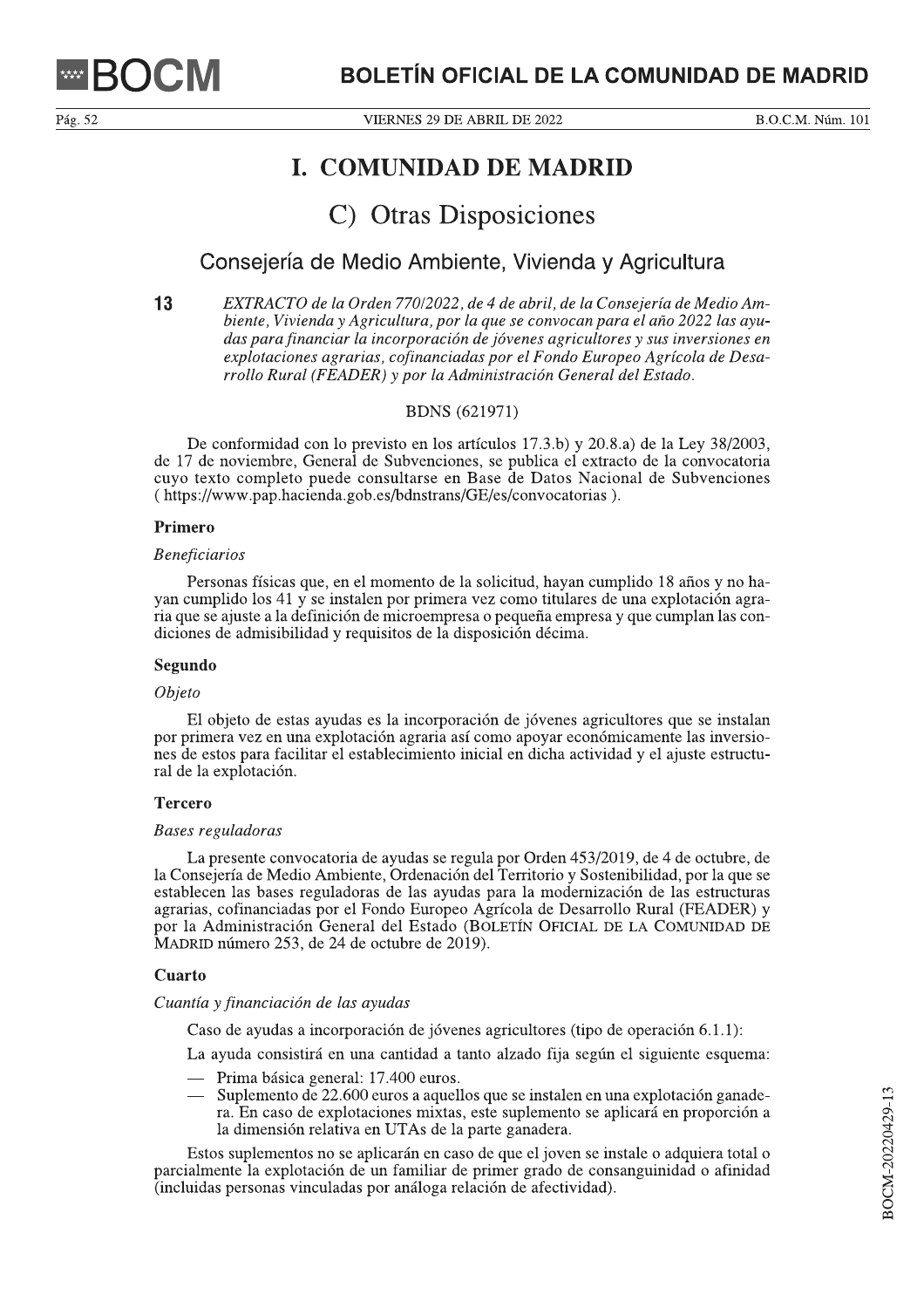B.O.C.M. Núm. 101

VIERNES 29 DE ABRIL DE 2022

La prima básica general se verá disminuida cuando el beneficiario cuente con otros ingresos. De tal forma que la prima básica más los otros ingresos no superará el 120 por 100 de la renta de referencia para la agricultura en el momento de la solicitud. Para el cálculo de los otros ingresos se tendrá en cuenta la última declaración de la renta disponible, o en caso de que el beneficiario así lo solicite por entender que han sido extraordinarios, la media de las últimas 3 declaraciones.

Caso de ayudas a inversiones a jóvenes agricultores (tipo de operación 4.1.4):

El volumen máximo de inversión subvencionable será 300.000 euros. La inversión máxima subvencionable podrá aumentarse a razón de 100.000 euros por la creación de cada puesto de trabajo indefinido a tiempo completo.

Se subvencionará con una intensidad del 60 por 100 del total de la inversión subvencionable, pudiendo incrementarse dicha intensidad en 20 puntos porcentuales adicionales, siempre que el máximo de ayuda combinada no exceda del 90 por 100, para cada uno de los siguientes casos:

- Inversiones colectivas.
- Zonas con limitaciones naturales u otras limitaciones específicas contempladas en el artículo 32 del Reglamento (UE) número 1305/2013 (zonas incluidas en el Anexo I de esta Orden).
- Inversiones relacionadas con las operaciones contempladas en los artículos 28 (agroambiente y clima) y 29 (agricultura ecológica) del Reglamento (UE) número 1305/2013.

La ayuda recibida será en función de la inversión realizada, por lo que, en caso de cotitularidad o sociedad, para cada joven que se instala, deberá determinarse en el plan empresarial qué parte de la inversión soporta cada titular, de forma que la ayuda se pagará a cada partícipe en dicha proporción hasta el máximo definido anteriormente para cada uno.

#### **Quinto**

### Plazo de presentación de solicitudes

El plazo de presentación de solicitudes será de un mes contado a partir del día siguiente al de la publicación de este extracto en el BOLETÍN OFICIAL DE LA COMUNIDAD DE MADRID.

#### **Sexto**

#### Información Complementaria

La Comunidad de Madrid efectuará los pagos correspondientes a subvenciones de capital con cargo al programa 411A, subconcepto 77306, de los Presupuestos Generales de la Comunidad de Madrid por importe de 0 euros para el año 2022, 1.800.000 euros para el año 2023 y 800.000 euros para el año 2024 de la siguiente manera:

| CÓD. TOP | <b>DENOMINACIÓN TOP</b>                                                      | 2022 | 2023     | 2024    |
|----------|------------------------------------------------------------------------------|------|----------|---------|
| 4.1.4    | Ayudas a inversiones de jóvenes agricultores que se instalan por primera vez |      | .000.000 |         |
| 6.1.1    | Avudas a la incorporación de jóvenes agricultores                            |      | 800.000  | 800.000 |
|          | <b>TOTAL</b>                                                                 |      | .800.000 | 800.000 |

Las ayudas recogidas en esta Orden serán cofinanciadas como se indica en el cuadro siguiente:

| <b>T.O.P.</b> | <b>COFINANCIACIÓN FEADER (%)</b> | <b>COFINANCIACIÓN AGE (%)</b> |
|---------------|----------------------------------|-------------------------------|
| 4.1.4         | 53.00                            | 14.10                         |
| 6.1.1         | 80.00                            | 6.00                          |

En caso de presentación de solicitudes por un importe de ayuda superior al crédito inicialmente aprobado para el tipo de operación 4.1.4 "Áyudas a inversiones de jóvenes agricultores que se instalan por primera vez", se podrá disponer de una cuantía adicional de 500.000 euros, sin necesidad de nueva convocatoria de conformidad con lo previsto en el 58.2 del Real Decreto 887/2006, de 21 de julio, por el que se aprueba el Reglamento de la Ley 38/2003, de 17 de noviembre, General de Subvenciones y, en su caso, en la Ley anual de Presupuestos Generales de la Comunidad de Madrid.